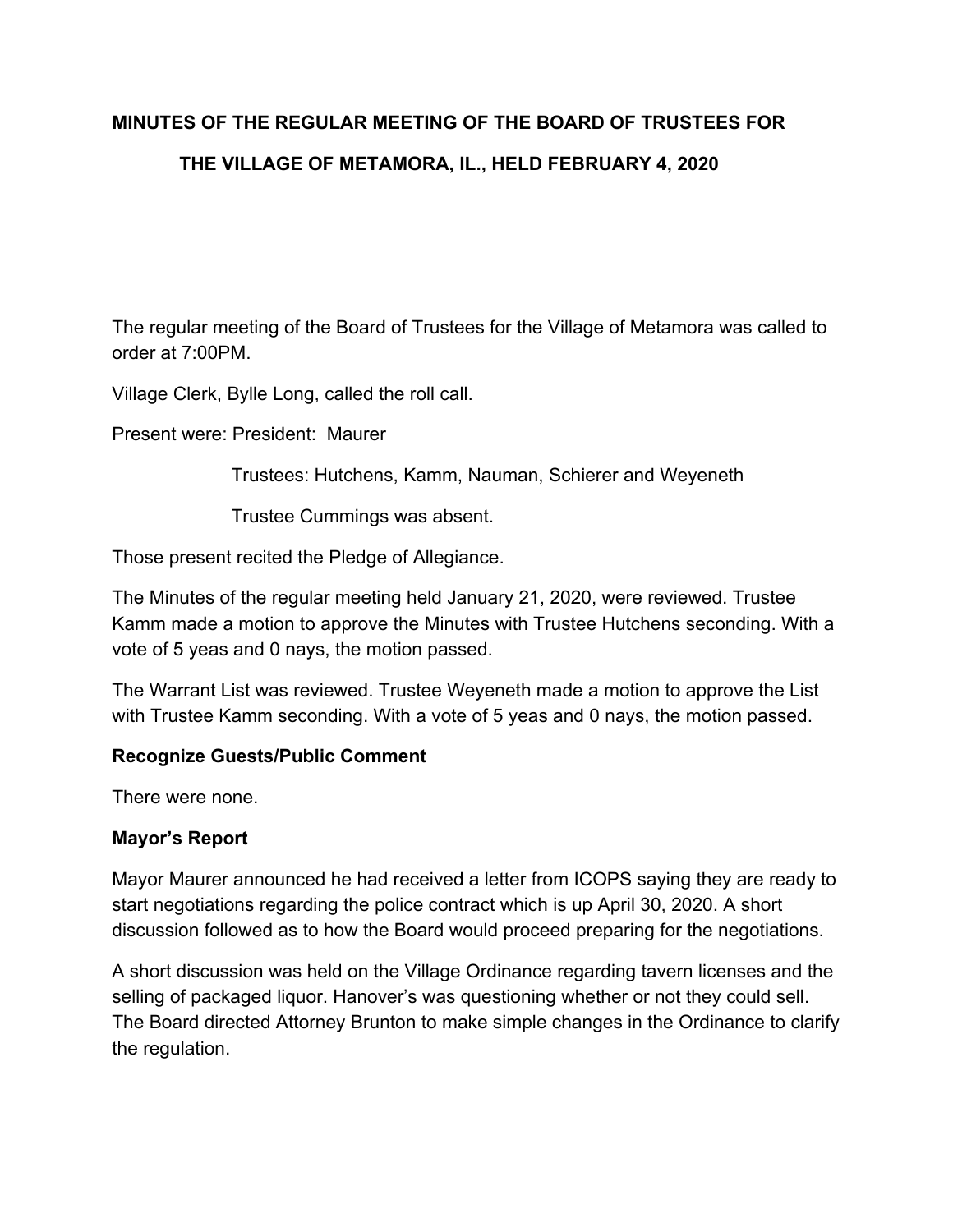## **Attorney's Report**

Attorney Brunton had nothing new to report, but stated he would put the recommendations of the Zoning Board from the public hearing held January 20 regarding the sale of recreational marijuana on the agenda for the first meeting in March so the Board could discuss the issue.

## **Engineer's Report**

There was no report.

## **Treasurer's Report**

There was no report.

## **Public Works Department**

Trustee Nauman reminded everyone of the committee meeting scheduled for February 12, 2020, at 6PM. This meeting will be with the golf course regarding the raw water usage.

He said the grant monies for public restrooms the Village requested from the County looks very promising. An article in the paper stated the County did get the money and Metamora was listed as one of the receiving parties.

## **Police/Fire/ESD**

Trustee Kamm and Trustee Schierer will meet with Chief Rebman to discuss the upcoming negotiations with ICOPS.

## **Finance/ Economic Development/ Insurance**

Trustee Weyeneth stated the insurance coverage renewal for the Village employees is April 1, 2020. New options for coverage are available for review and a new plan could be adopted at the February 18<sup>th</sup> Board meeting.

## **Special Projects, Buildings**

Trustee Hutchens again suggested to the Board they make a decision on what to do with the two properties the Village owns on the corner of S. Niles and Rt 116. He did say there were some interested parties in the properties.